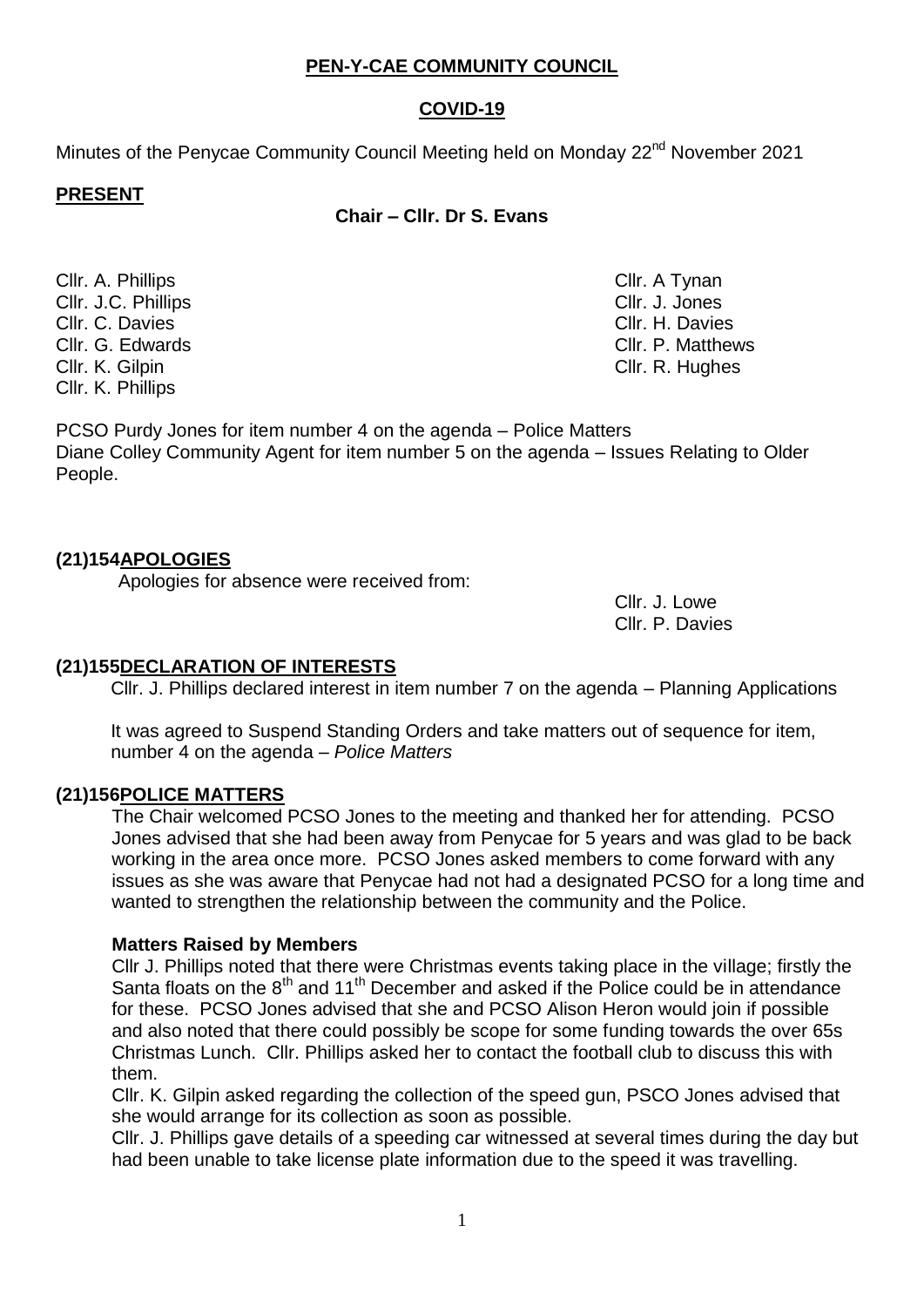Cllr. R. Hughes advised that he had reported some youths driving a quad bike on Hill Street but had not received any feedback.

Cllrs J Jones, C Davies and A Tynan also gave details of speeding vehicles and suspicious activity regarding motorists to PSCO Jones.

Cllr. J. Phillips asked if PCSOS had powers to enforce on dog fouling and identified some hot spots, PSCO Jones would look into this.

Cllr. H Davies noted that there were incidents of anti-social behaviour occurring around the new skate park involving older children and asked PCSO jones if possible to patrol the area around 6pm.

#### **Police Surgeries**

There had been several police surgeries held locally in neighbouring communities and PCSO Jones had been looking at alternative venues in Penycae. It was suggested that they could use the football club or the church of the Nazarene and agreed that advertising was key in making this a successful venture.

The Chair thanked PCSO Jones for attending and asked if the Clerk could share her contact details with members.

Resolved: noted.

#### **(21)157MINUTES**

Minutes of the meeting held on Monday 25<sup>th</sup> October 2021 copies having previously been circulated, were approved and adopted subject to the following corrections

- (21) 141 resolved: That the Clerk would chase the quotes for CCTV.
- (21) 145 The clearance work had been completed in preparation for the installation but there was still some moss present on the surface. The Clerk was asked to follow this up with the contractor.
- (21) 152 too narrow

It was agreed to Suspend Standing Orders and take matters out of sequence for item number 5 on the agenda – *Issues relating to Older People*

#### **21)158 ISSUES RELATING TO OLDER PEOPLE**

Diane's report had been circulated to members prior to the meeting. Diane had given details of the various issues she had been dealing with and of the referrals she had received and of her training.

The Chair welcomed Diane to the meeting and thanked her for her work so far and for her report.

Cllr. J. Phillips asked Diane about her referrals and outcomes. Diane explained that there had been only two referrals out to SPOA and CAB the rest had been mostly assistance with form filling and evidence gathering and would keep in contact with them from time to time to check if they were ok.

Cllr. J. Phillips asked how she was finding the role so far. Diane advised that she was finding the work very interesting and was enjoying getting to grips with the varying aspects of the job. Diane advised that she had a meeting arranged with Grace Lockhart of the Community Café regarding delivering food parcels to those in crisis in the community. It was agreed that the Clerk would liaise with Grace regarding this matter to ensure that any referrals made from the community café to Diane were in line with the parameters of her role as a community agent.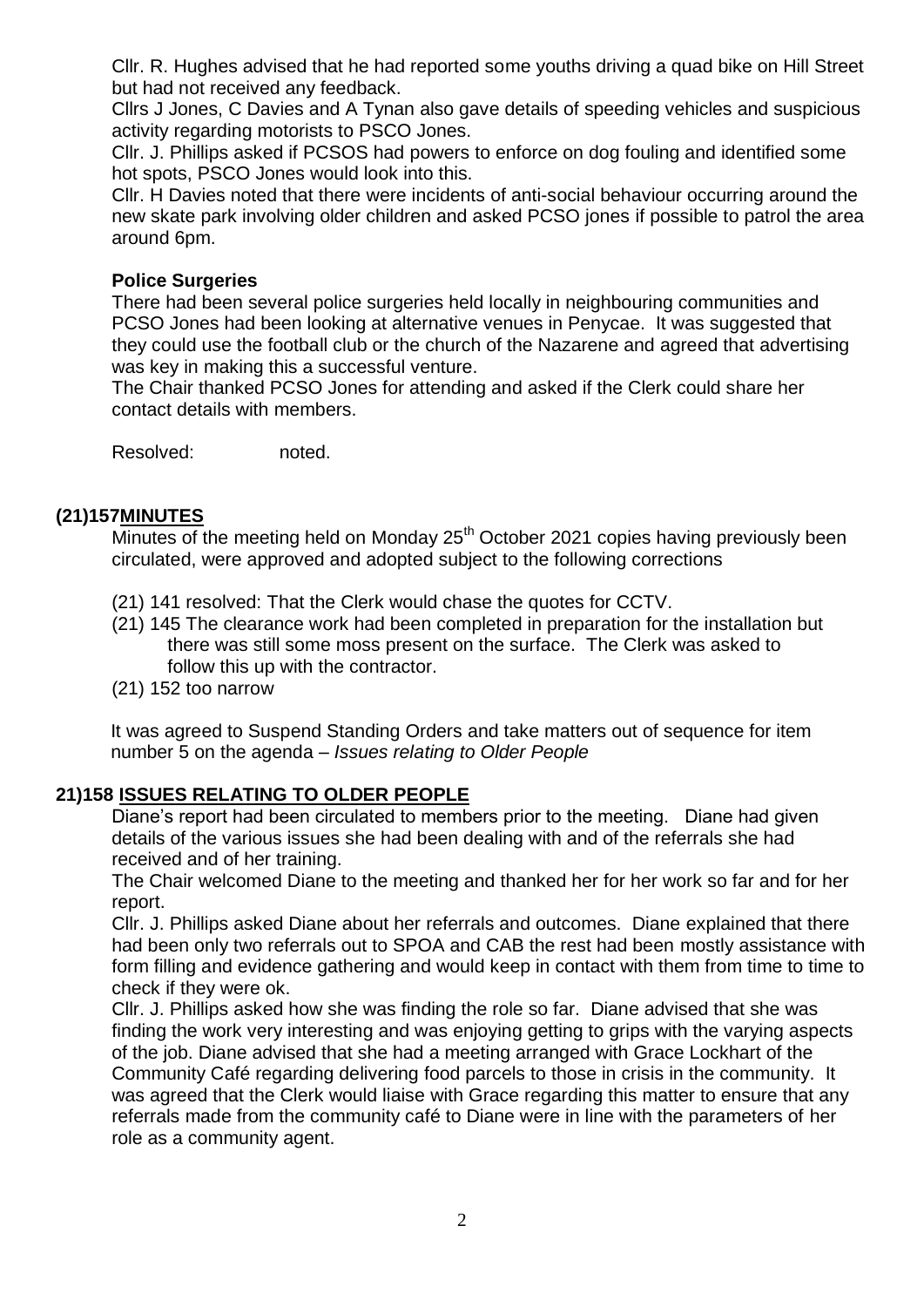Cllr. A. Phillips asked if Diane had noticed an increase in the referrals coming in. Diane advised that there had been an increase following Cllr. J. Phillips' newsletter and more contacts following social media activity.

Cllr. C Davies asked if Diane had any luck with the Doctors surgeries and to date there had not been a positive response from any of them. Diane had been to take posters to the surgeries but was not aware if any of them had been displayed. Cllr. K. Phillips suggested that Diane could try the chemists locally also.

The Chair and members thanked Diane for her hard work so far following this she left the meeting.

Resolved: noted

## **(21)159MATTERS ARISING from the minutes**

#### 1. **Transfer of Deed of Dedication**

The Clerk had written to Julie Francis at WCBC asking for her assistance in moving the matter forward but to date there had been no response. The Clerk would chase the matter again.

Resolved: That the Clerk would chase the matter for a response.

### 2. **Cemetery at Groes Chapel**

The Chair advised that the cemetery grass had now been cut and confirmed that there was an agreement in place to cut the grass twice a year. The Chair had asked members to consider the donation to the cemetery maintenance being reinstated when grants and donations were being discussed in February. Members thanked the Chair for her hard work in taking this matter forward and ensuring a positive resolution.

Resolved: noted.

#### 3. **DE-Fib**

The Clerk had researched the funding options for De-Fibs through AVOW and the location suggested did not meet the criteria. The Clerk suggested the old red phone box in Tainant as there should be an electrical supply already there. Cllrs. R Hughes and G Edwards would make a quick assessment of its suitability and report back to the Clerk.

Resolved: to await further information regarding the condition of the phone box.

#### 4. **Bench opposite the War Memorial**

No response had been received from the Planning Department as yet. It was agreed that the residents should be consulted on the proposal to put a bench on this site in the meantime as a way of progressing the installation if permission from assets was granted.

Resolved: That the Clerk prepare letters to be sent out to nearby properties.

#### 5. **CCTV**

The remaining quotes for CCTV had still not been received. It was agreed that the Clerk should look to obtain a further quote from another contractor.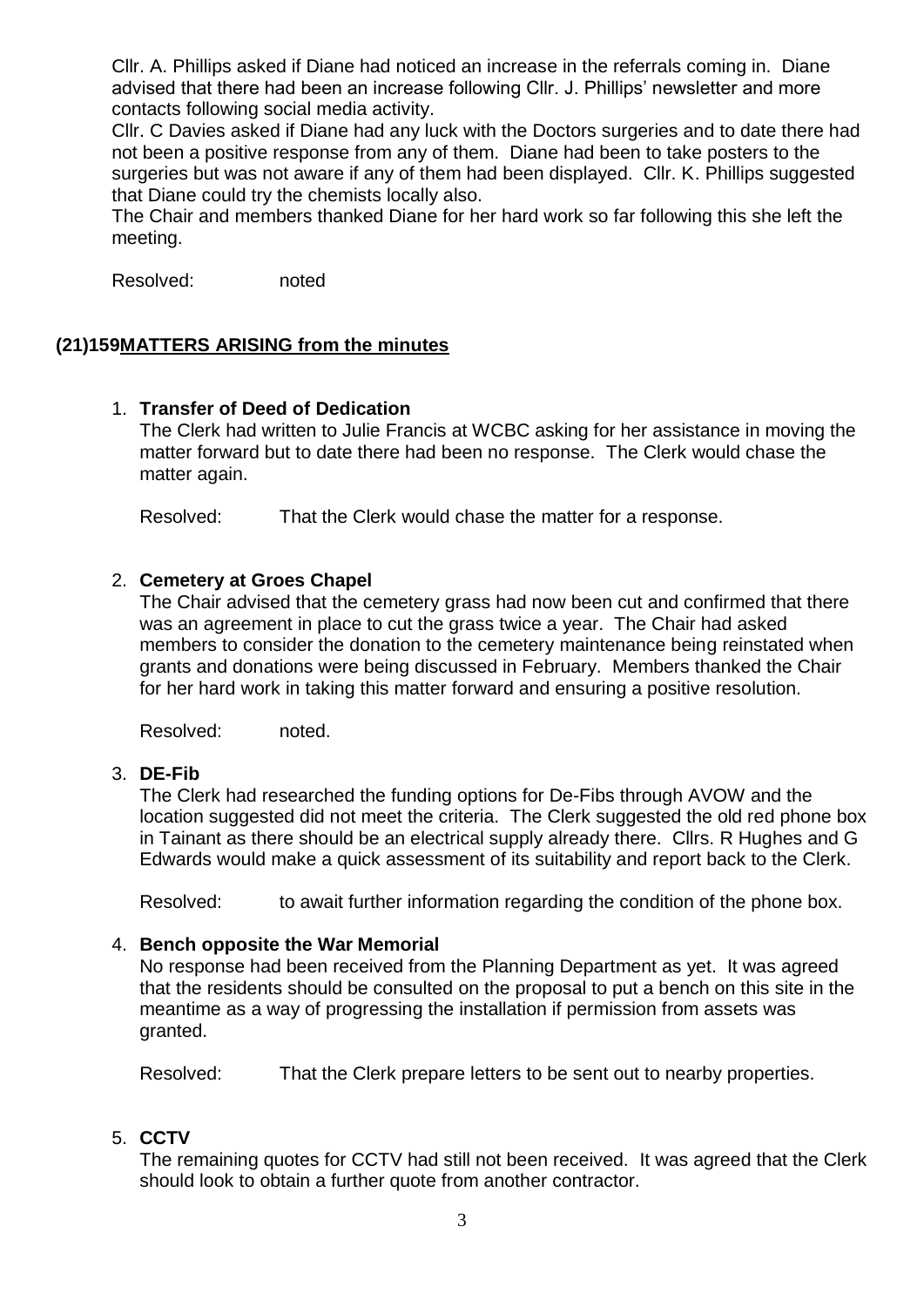Resolved: That the Clerk would try to arrange a further quote.

## 6. **Remembrance Day Service**

Members had received positive feedback following the Remembrance Day service and agreed that the service went well. The Chair had been speaking with a member of the congregation who had noted that he was a member of the Fron Choir and had suggested that the choir may be able to record a CD of the hymns used during the service to be played through the PA system in future years. The Chair would forward contact details to the Clerk.

Cllr. A Tynan noted that on the litter pick undertaken prior to the service she had noticed that the footpaths and outside area of the Bro Awelon flats were in dire need of some maintenance and a tidy up. It was agreed that the Clerk contact Clare Rees at the estate office to address the issue. Cllr Tynan also asked the Clerk to report the damaged street sign for Bro Awelon. Cllr. J. Phillips also asked if the missing Trofryn could be reported at the same time.

Resolved: That the issues at Bro Awelon and the signs be reported.

## 7. **Salt pile at Lambpit Street**

Kevin Edwards at WCBC had responded to say that the salt pile had been reinstated at Lambpit Street and the Clerk had responded to the resident to inform them.

Resolved: noted.

#### 8. **Maes-y-Nant path**

The Clerk had reported the path to Sion Roberts who advised that the path would be inspected.

Resolved: to await further development

#### 9. **Planters**

Cllr. K. Gilpin had received a price for new planters to replace the old ones which were damaged. They were £187.25 each and it was agreed to replace all of them so that they were all uniform. The Clerk would place the order ASAP.

Resolved: That the Clerk would place the order.

#### 10. **Photo Competition**

The Clerk was still waiting for a few entrants to confirm that they still wished to enter the competition and would liaise with the judges once they had been received.

Resolved: To await the entrants' confirmation.

#### 11. **Santa Float**

The route was yet to be confirmed and advertised. Cllr. A Tynan had found some illuminated decorations and asked members if they would fund them for the float. They were at a cost of £129.00 – members agreed. It was also agreed to order some collection buckets for donations and to utilise the vouchers given by Sainsbury's to purchase sweets in addition to the sweets donated by Morrisons.

Resolved: That the decorations and charity buckets be purchased.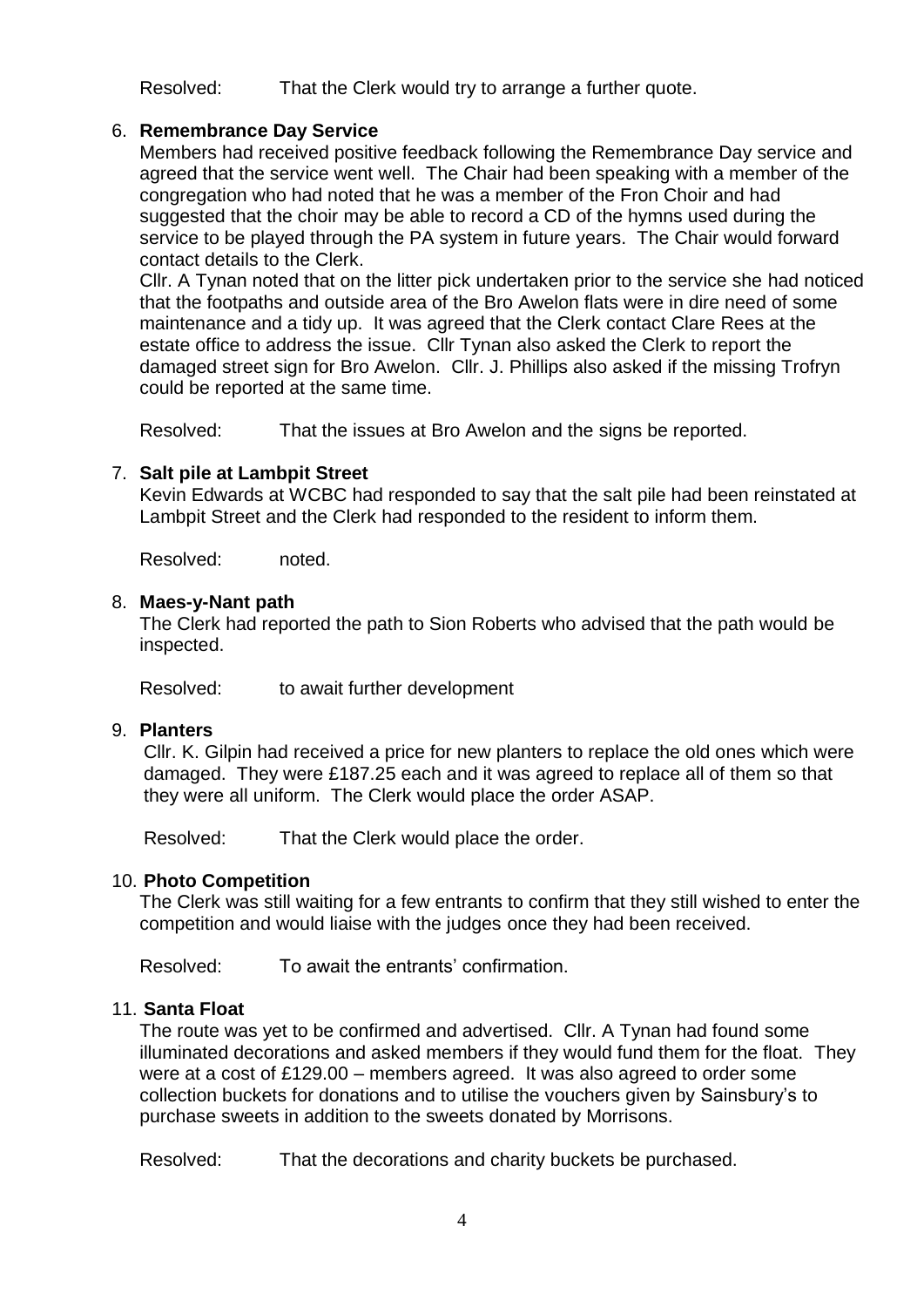### 12. **Play Areas**

The Clerk had received an updated quote from WCBC and confirmation that it would be cheaper to repair the wet pour surface areas together. The confirmed cost would be £6200 in total for all 3 sites. Members agreed to accept the quote and book in the work

Resolved: That the Clerk book in the work.

## **(21)160STREETLIGHTING**

### **Interactive Speed Signs**

Cllr. K. Gilpin had liaised with Jason from Mega regarding the new location of the interactive sign but a quote had not been received. The Clerk would chase this.

Resolved: That the Clerk would chase for an update on a quote for re-siting the interactive sign.

#### **New Light Request**

WCBC had given permission in principle to install a solar light at this location subject to a site survey. All members were in agreement to fund a new light here; Cllr. J. Phillips would arrange a site survey and location for the light as soon as possible and liaise with the Clerk.

Resolved: That the council agreed to fund the installation of a new light.

### **Missing Lamp**

Cllr. K. Gilpin advised that the lamp had now been reinstated.

Resolved: noted.

#### **Collaborative Street Lighting Meeting**

Cllr. G Edwards advised that a meeting of the street lighting consortium had taken place on the  $9<sup>th</sup>$  October where the contract maintenance had been discussed. An emerging issue regarding minor fault charges had arisen and as a result a further meeting had been called to discuss the details on the 30<sup>th</sup> November. Cllr G. Edwards explained that a minor fault charge of £60 had been introduced as the contractor was now running the contract in a deficit of around £1500 per annum as the lighting upgrades had affected the number of repairs. It was no longer profitable to attend minor faults that cost less than £10 in some cases without applying a minimum charge. The consortia would meet to discuss this in more detail and report back.

## **Christmas Lights**

The Clerk had arranged a quotation for the survey of the identified columns as instructed. The quote had come in significantly higher than expected at £2400. Cllr. J. Phillips advised that it was not a legal requirement to survey the columns but it was strongly advised that they should be surveyed and proposed that council should press ahead with the installation of the Christmas lights without their prior inspection but in the new year should look to create a programme where over the coming years all of the lighting stock should be surveyed. Cllr. G. Edwards noted it that he would strongly advise against this course of action and that the columns should be structurally tested prior to anything being attached. It was voted for as follows:  $For - 11$  Against  $-1$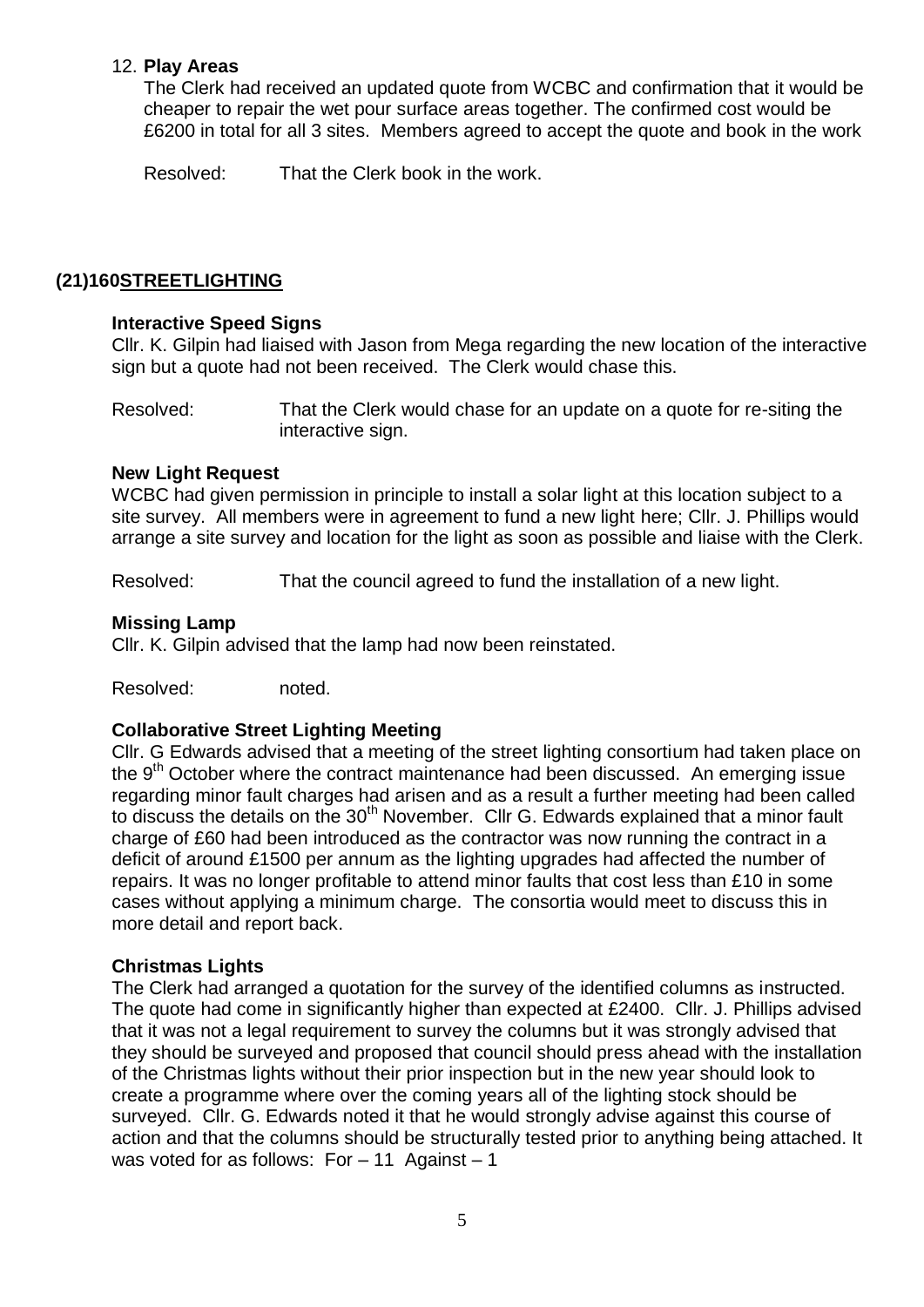It was agreed that the Christmas lights would be installed without the columns being structurally surveyed.

Resolved: That the Clerk would liaise with Mega regarding the installation of the Christmas lights.

## **(21)161 PLANNING Applications**

**Application no / P/2021/1098 – Single Storey Rear Extension – Bonita 44 Copperas Hill Penycae.**

Resolved: No observations.

## (**21)162TO DISCUSS Stage 2 of the MUGA**

The Skate Park had now been installed and positive feedback had been received from the users so far. The Clerk had arranged for ROSPA to attend and give a post installation inspection.

Resolved: That the Clerk would report the findings of the inspection.

### **(21)163TO DICSUSS The Old BMX Land (held under Part 2)**

Information redacted under Part 2 conditions. .

As the meeting had now progressed past 9.30pm The Chair asked for members if they agreed to defer the remaining agenda items until the January meetings and to only take General Correspondence and Any other urgent business only. All members were in agreement.

## (**21)164GENERAL CORRESPONDENCE**

Keep Wales Tidy had sent details of a new anti-dog fouling campaign with details of how to download resources and posters etc. It was agreed that the Clerk would arrange for these to be displayed.

A resident had been in touch to say that she was passing on details of a scheme being run by the Wildlife Trust who were providing free trees to communities. It was agreed to pass on this information to the local schools.

## **(21)165MISCELLANEOUS**

Resolved: To note receipt of the following:

- 1. COP Cymru 2021 stakeholder toolkit
- 2. Disability Wales had given details of an event being held to address the barriers faced by disabled people in their participation in politics and standing for elected office.
- 3. Local Places for Nature sent out an invite to participate in online forum meetings to discuss environmental projects and ideas
- 4. Nightingale House annual fundraising update
- 5. Homestart Wrexham details of their AGM
- 6. The Boundary Commission for Wales guide to public hearings and dates held during secondary consultation period.